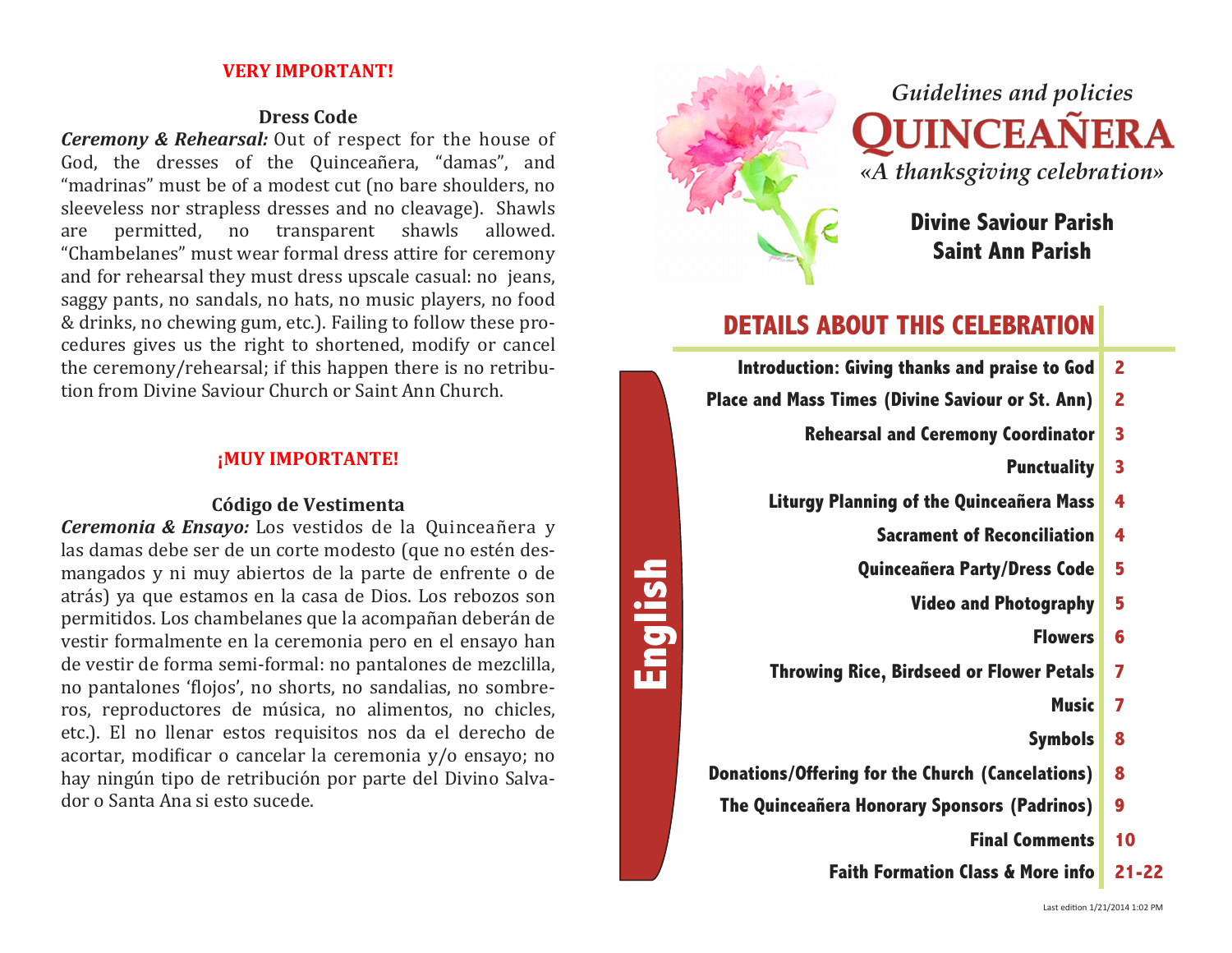#### **Your QUINCEAÑERA information:**

| <b>Priest doing your Quinceañera:</b> |                   |  |
|---------------------------------------|-------------------|--|
| <b>Pime</b>                           | Quinceañera: Date |  |
| Last Name                             | <b>First Name</b> |  |

**Please note that the priest celebrating is subject to change**

#### **Place of your Quinceañera:**

 **Divine Saviour Church**  610 Cypress Ave. Los Angeles, CA 90065 (323) 225-9181 Phone (323) 225-1099 Fax www.divinesaviour.com

#### **D** Saint Ann Church

1365 Blake Ave. Los Angeles, CA 90031 (323) 221-6368 Phone (323) 276-9351 Fax www.stannla.com

**Upcoming Appointments:** 

|                   | Day of your Quinceañera       | ٠q          |
|-------------------|-------------------------------|-------------|
|                   | <b>Ceremony Rehearsal</b>     |             |
|                   | Sacrament of Reconciliation   |             |
|                   | Last meeting/Turn-in hours    | ۰ε          |
|                   | Quinceañera formation day     |             |
|                   | First Meeting with the priest |             |
| <b>NITH/NOTES</b> | <b>REGARDING</b>              | DATE & TIME |

# **Introduction: Giving thanks and praise to God**

W elcome! As you and your Quinceanera, the Pasto-  $\mathsf{W}$  felcome! As you and your family prepare to celeprate ral staff of the Divine Savior Parish and St. But any the St. shares your joy. We are providing this information to assist  $\Lambda$ upu with the many details be preparing  $\Lambda$ upu worth $\Lambda$ s so the Holy Mass so that we have a celeptation of the Voler prayerful celebration that reflects the Christian values we blold. Please note that the Quinceañera's rimaly must be registered and active at our parishes, if the aliment is not registered other fees may apply. The following are part of the general process of the Quinceañera celebration:

**on of Thanksgiving Ɵ Quinceañera: A Celebra**

- T. The parents must contact our rectory office at least six  $\mathcal{B}$ uior thankspiring the celepration of the thankspiring  $M$ ass of your Quinceañera to make an appointment with the priest or the deacon. Parents and the Quinceanera must be present at this meeting.
- at the time of the appointment, the parents of the bera must bring the young lady's certificate of Baptism, First Communion, and Confirmation If Confirmation haven't been received, the young lady nust be enrolled and in the process of receiving the Sacrament. On this day, in order to reserve the date, a  $0.018$  nonrefundable deposit must be submitted.
- $\mathbf{S}$ . As part of the process of celebrating this special holy Mass, the Quinceañera must attend one  $(1)$  formation meetings with parents, and knowledge of basic catholic prayers & catechism, and attend at least  $4$  times our Lifeteen Youth Ministry.

#### **Place and Mass Times (Divine Saviour or St. Ann)**

Q a.m. **and the stature proper p.m. (3:00 p.m.) (4:1:10) dependence p.m. 1:30 dependence p.m. 10:00 dependence p.m. 10:00 dependence p.m. 10:00 dependence p.m. dependence p.m. dependen** *onlyied <i>actives and portal active membersion <i>andpositely and portal and <i>for signal and <i>and signal and and and and and and and and and and and and and and and and and — celebrations beach or park halls, home, No —*

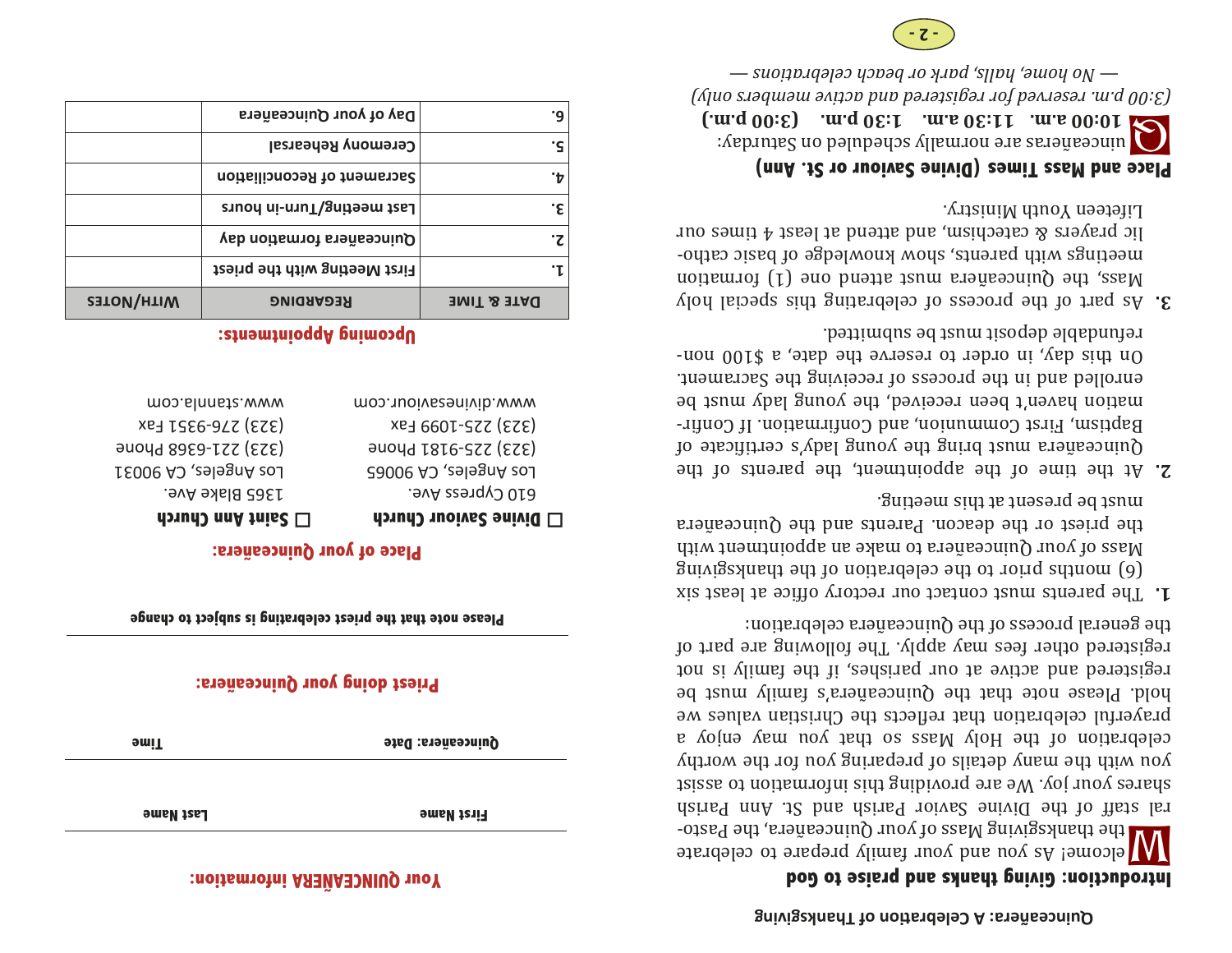#### **Eight (8) Required Youth Group Meetings**

| <b>DATE &amp; TIME</b> | <b>REGARDING</b>               | <b>SIGN BY</b> |
|------------------------|--------------------------------|----------------|
|                        | <b>First LIFETEEN meeting</b>  |                |
|                        | <b>Second LIFETEEN meeting</b> |                |
|                        | <b>Third LIFETEEN meeting</b>  |                |
|                        | <b>Fourth LIFETEEN meeting</b> |                |
|                        | <b>Fifth LIFETEEN meeting</b>  |                |
|                        | <b>Sixth LIFETEEN meeting</b>  |                |
|                        | <b>Seven LIFETEEN meeting</b>  |                |
|                        | <b>Eighth LIFETEEN meeting</b> |                |

The Quinceañera is responsible of keeping this booklet as proof of attendance. This book will be presented to the office or the priest on the last meeting schedule. For Lifeteen (Youth Ministry) meeting shceduel please visit our website at: www.divinesaviour.com

#### **Ceremony Coordinator**

Consuelo Vargas is the ceremony coordinator. Please contact her at (323) 225-9181 for more information. La Sra. Consuelo Vargas es la coordinadora de los ensayos y de las ceremonias. Favor de ponerse en contacto con ella para mas información.

#### **Rehearsal and Ceremony Coordinator**

The church is the House of God. Therefore, a certain be-<br>havior is expected at all times, even at the Quinceañera rehearsals. Please avoid any unnecessary socializing or loud conversations. *No food or gum allowed. No videogames or the use of cell phones when inside the church please.* An upscale-casual dress code and punctuality must be observed at the rehearsal day (Women: no beach sandals, no shorts, no miniskirts, no sleeveless blouses or revealing clothing, no jerseys, no hats etc. Men: No shorts, no beach sandals, no sleeveless shirts or t-shirts, no jeans, nor saggy pants, etc.); you must be on time for the rehearsal-if late, time cannot be compensated. Arrangements for the rehearsal are to be made through the *Rehearsal coordinator* or directly through the of<sup>p</sup>ice. Quinceañera rehearsals take thirty (30) minutes. A *rehearsal coordinator* may contact you to remind you about the rehearsal; rehearsals are normally scheduled the Friday (subject to change) before your ceremony date at:

#### **4:30p.m. 5:15 p.m. 6:00 p.m. 6:45 p.m.**

Every *First Friday* of the month we have exposition of the Blessed Sacrament. The rehearsal would be on the Thursday before your Ouinceañera at the same scheduled time. Punctuality is expected at the rehearsal. Only thirty (30) minutes are set aside for each rehearsal. All members of the Quinceañera party are expected to attend the rehearsal. Please ask them to be in the church fifteen (15) minutes before rehearsal. Any tardiness will reduce your available rehearsal time.

#### **Punctuality**

**1.** Attendants and all members of the Quinceañera party *must* be at the church thirty (74) minutes prior the ceremony.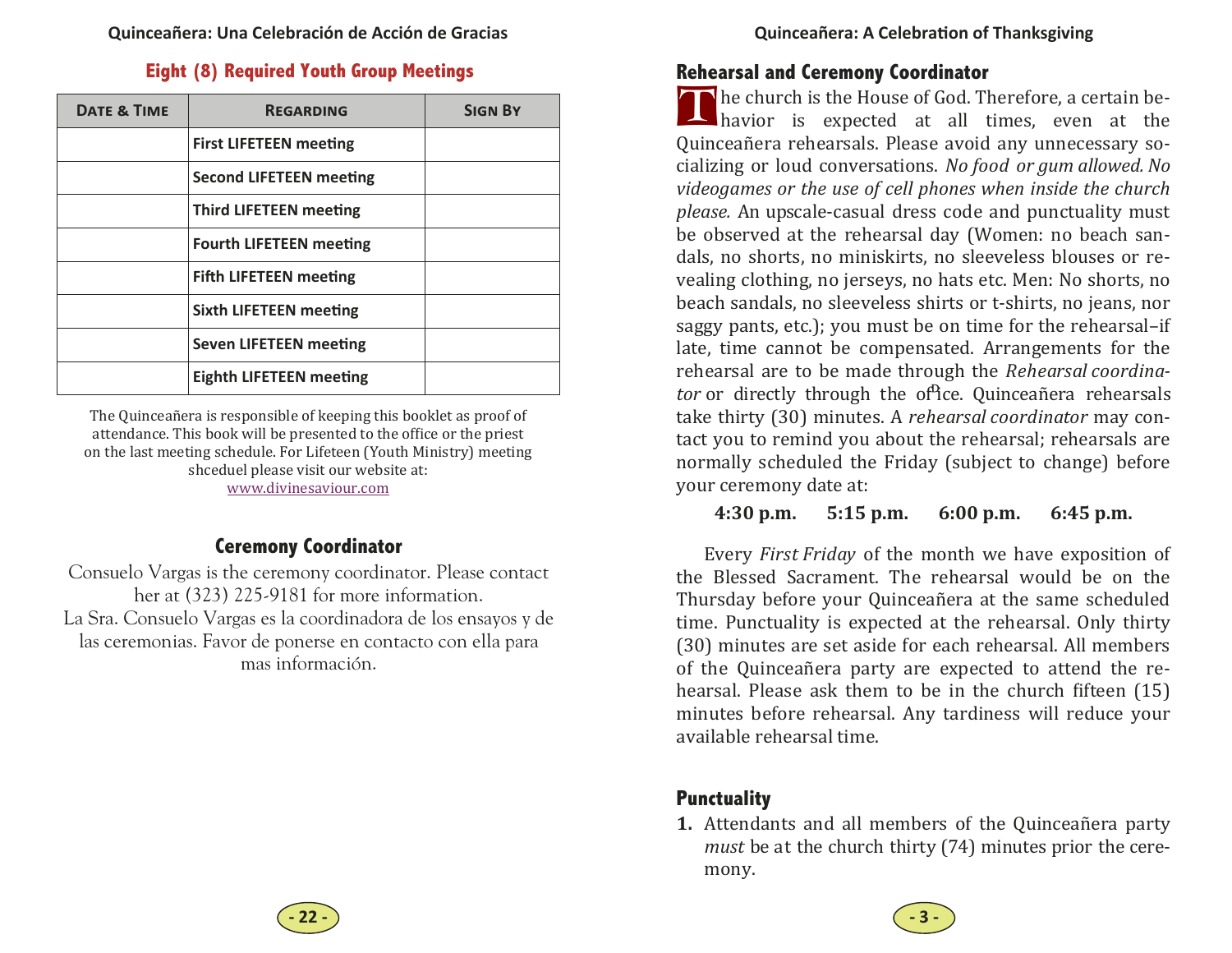- $3.$  If any other member of the Quinceañera party is not present at the scheduled time of your celebration, the ceremony will start without them.
- $\mathbf{f}$ . Limousines may be parked in thort be the church while the ceremony is being celeprated. Please observe local traffic rules.

Punctuality must be observed out of respect for the other weddings or Quinceañera that day, and because of the other pastoral responsibilities of the priest. A maximum of one hour is allotted for each Quinceañera. Once the Quinceañera have exited, the front of the church must be cleared within fifteen (15) ninutes. However, the Quincea $\tilde{u}$ era barty may remain on either side of the church for pictures. 

#### **Liturgy Planning of the Quinceañera Mass**

F or the planning of the celebration of the Mass, a book-  $\sim$ for the celebration of the Quinceañera Mass. Please be aware that the first copy is the and alditional copies are  $\cdot$ ("gninnald vgrutil" bna "esipiloq bna esniləbin $\partial$ ") dəsə  $\overline{c}$ 

#### **Sacrament of Reconciliation**

**W** eractions on the conciliation to God, it is expected that the semi-conciliation of the semi-conciliation of  $\sim$ Puinceanes and Catholic members of the party to receive fipe *Sacrament of Reconciliation* (Confession) prior to the celepration. Because of the large number of veddings and Ounceaneras performed at the church, we cannot hear the

**Comentarios Finales**  E is the finity of the solarchies of the signal cortejo (per solar parallies  $\epsilon$ de los lineamientos especificados en este folleto; favor de  $\cdot$ is $\dot{\beta}$ m (sineamientos con la florerio  $\alpha$ cos, fotógrafo-video. Nos reservamos el derecho de cancelar la ceremonia si la Quinceañera no cumple o sugue los lin camientos en este folleto. Si tienen algún comentario o preguntas acerca de la ceremonia favor de comunicarse con nosotros con toda libertad.

### **Quinceañera Formation Classes (English Only) Quinceañera only (parents welcome)**

**Classes held at Holy Family Convent (Divine Saviour Church)**  Las clases en el Convento de la Sagrada Familia (Divino Salvador)

#### **2014**

| <b>January'15, Thursday 22 @ 6:30 p.m.</b>               | wooy wopsiM     |
|----------------------------------------------------------|-----------------|
| <b>Enero'15,</b> Jueves 22 @ 6:30 p.m.                   | Salón Sabiduría |
| <b>October</b> , Thursday 23 @ 6:30 p.m.                 | wooy wopsiM     |
| <b>Octubre,</b> Jueves 23 @ 6:30 p.m.                    | Dinbidn2 noln2  |
| .m.q $0\epsilon$ :3 @ 4S yaberudT , <b>ylul</b>          | wooy wopsiM     |
| .m.q $0\,$ 6:3 $\circledcirc$ 4 $\circledcirc$ 6:30 p.m. | Dinbidn2 noln2  |
| .m.q 0E:d @ 4S ysberudT , <b>lirqA</b>                   | mooA mobsiW     |
| .m.q $0\,$ 6:3 $\circledcirc$ 4 $\circledcirc$ 6:30 p.m. | Salón Sabiduría |
| .m.q 0E:∂ @ ES ysberudT , <b>ynsuns[</b>                 | wooy wopsiM     |
| <b>Enero,</b> Jueves 23, @ 6:30 p.m.                     | Salón Sabiduría |
| .                                                        |                 |

*the between is Room Meeting Wisdom Convent Family Holy and Auditorium School*



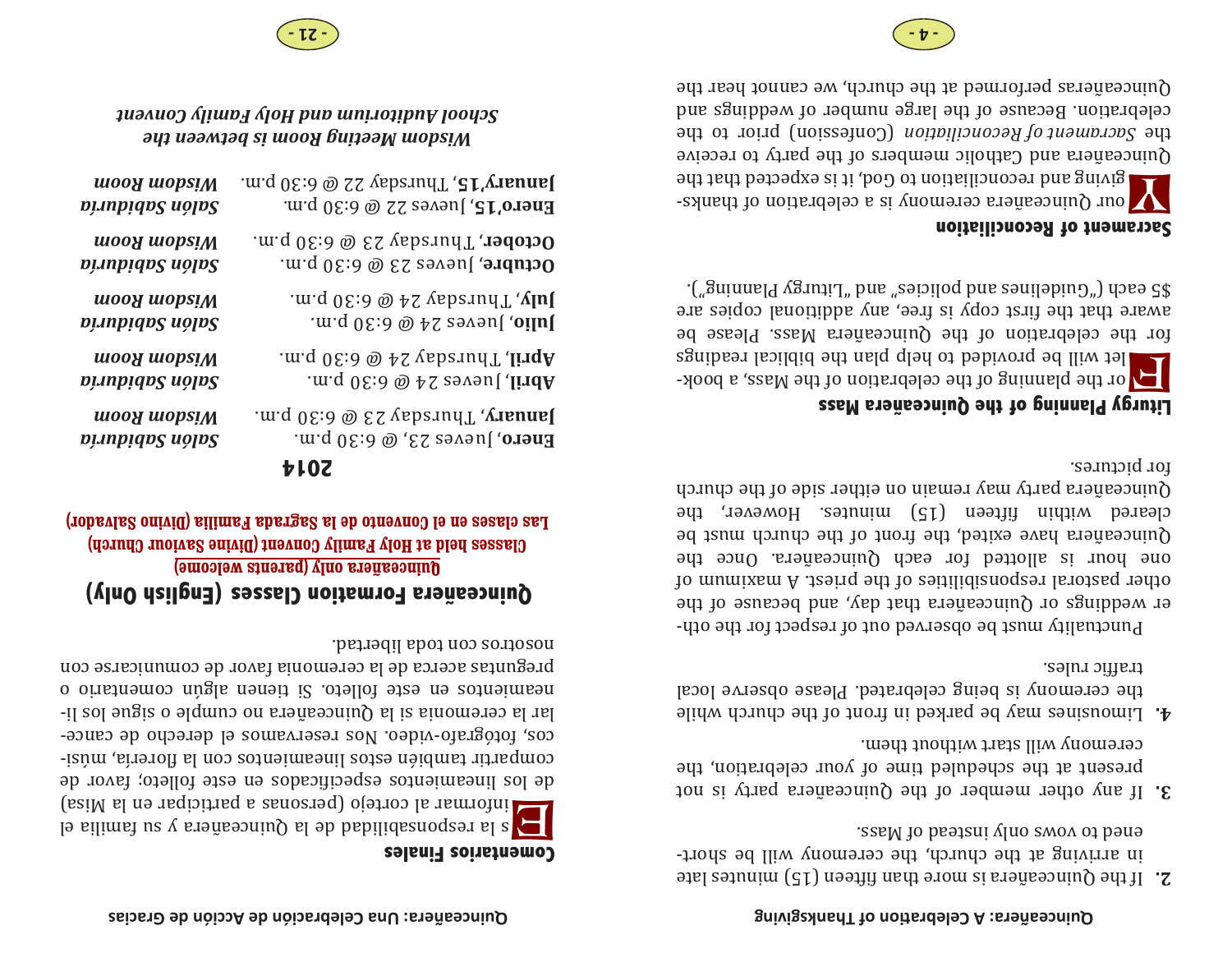poder reservar la fecha de la celebración de la Quinceañera se requiere un depósito no reembolsable de \$100. El resto de la cantidad deberá de ser liquidada un (1) mes antes de la ceremonia. La donación completa para la celebración es para la parroquia y no para el sacerdote.

**Cancelaciones** – Si tiene que hacer una cancelación de su Quinceañera, la oficina y el sacerdote deberán ser informados lo más pronto posible. Informe a nuestras oficinas con noventa (90) días o más de anticipación para el reembolso de su dinero (a excepción de los \$100 de depósito). Si la notificación de su cancelación es con menos de noventa (90) días de anticipación, un cargo de \$100 (sumado a su depósito no reembolsable) será deducido de su pago. Favor de no olvidar comunicarse con los músicos para cancelar su ceremonia. 

*Donaciones Sugeridas* – Estas donaciones deberán ser una expresión de agradecimiento para la gente que los ha asistido en la preparación para su Quinceañera: Sacerdote/ diácono, coordinadora de ensayos, o cualquier persona que ustedes juzguen merecedoras de ese reconocimiento.

#### **Los Padrinos de la Quinceañera**

L os padrinos se sientan a los lados de la Quinceañera<br>
enfrente del altar, por lo que ellos deberán de ser casados por la Iglesia o solteros y ser practicantes de nuestra fe. Si no están casados no pueden sentarse enfrente del altar al lado de la Quinceañera. Para asegurar su testimonio, la pareja deberá de llenar la "Forma de Candidatura" con su párroco o sacerdote local donde de fe que las personas a apadrinar viven y practican la fe católica asistiendo cada domingo a la Santa Misa y regularmente al Sacramento de la Reconciliación y viviendo devotamente las enseñanzas de la Santa Iglesia.

confessions on the night of the rehearsal. Please ask your Quinceañera party to go to their local parishes prior to the rehearsal and receive the Sacrament of Reconciliation up to *two weeks* prior Holy Mass. Please take our parish bulletin for information about times and dates of confessions.

#### **Quinceañera Party/Dress Code**

**P** lease instruct your Quinceañera party to arrive at the church at least thirty (30) minutes prior to the ceremony. Also, please make certain that the dress code in the church is formal. The limit of couples for your Quinceañera party is seven (7) "damas" and seven (7) "chambelanes"; the main focus should be our sacramental encounter with Jesus. In addition, there are to be no more than four  $(4)$ children in the Quinceañera party and those children are to be over five years of age. Please do not chew gum at the rehearsal or at the ceremony. This applies to the entire Quinceañera party and to your guests during the ceremony and rehearsal also you must be aware of the Dress Code:

*Out of respect for the house of God, the dresses of the Quinceañera, "damas", and "madrinas" must be of a modest cut (no bare shoulders, no sleeveless nor strapless dresses and no cleavage). Shawls are permitted, no transparent shawls allowed. "Chambelanes" must wear formal dress attire. (No jeans, saggy pants, no sandals, etc.)*

#### **Video and Photography**

**P** lease be aware that there are guidelines for the people doing the video and photography. It is your responsibility to let them know and agree to these guidelines. We reserved the right to stop any session of photography and video if these directions are not followed.

**1.** *Photographer for your posed Pictures –* We regre<sup>t</sup> that due to the need for close scheduling the Quinceañera

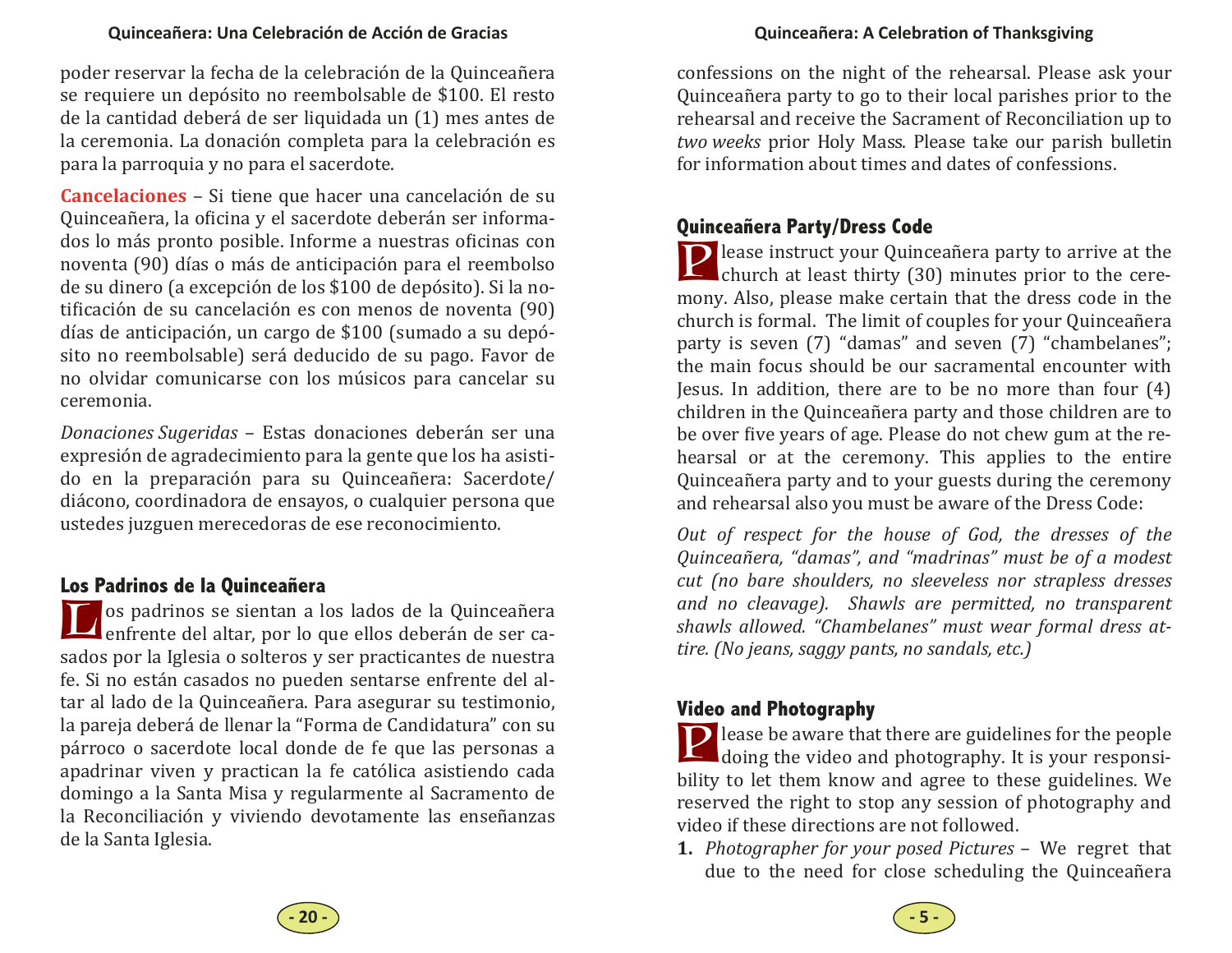party may not come back into the barred and the Mass for pictures. No fiash during the celepration please.

 – The video camera preferably *Photographer Video* **2.** ao pamolla *is* gnitugil attxa of bus various ad bluods needed.

Please follow the pertinent guidelines for the photography and video: 

- Photographer and/or the person video recording must dress appropriately for a formal and sacred occasion. Beach sandals (or similar), shorts, leans, and eveless shirt or blouse, T-shirts are not allowed. An upscale casual pəniupən zi əboə ssənb.
- $\bullet$  We suggest that the photographer and/or person video recording attend rehearsal of the ceremony to become familiar with our church. Please do not interfere or interrupt the rehearsal coordinator.
- $\bullet$  Because of the well-lighted space in the church, on flash is sllowed except in the procession in and out the church.
- Please have the Quinceañera party and invited guests restrict their movement as hour beights be very do not anistract the Quinceants and the priest/deacon during the celepration of the ceremony.
- $\bullet$  Pictures from the choir loft are permitted. Please respect the space given to musicians or others buing the ceremony.
- $\bullet$  Do not walk dn steps (second  $\alpha$  bring paral) in the *Sanctuary* to take pictures. You may walk to the <sup>*H*rst</sup> level (100] əy uolu dn dəis əno)
- Photography and video must be done and binding and  $\bullet$ sary noise or conversations.
- we reserve the right to stop any taking of photography or video-recording if the conduct and/or dress code of the

#### **Quinceañera: Una Celebración de Acción de Gracias**

 $\mathsf{\text{-}square}$  and the contratar a slamation was  $\mathsf{I}\mathsf{new}$  and  $\mathsf{new}$ re jengliculary of superconezo o sensional results.

#### **Símbolos**

 $\begin{bmatrix} \text{S} & \text{S} & \text{S} & \text{S} & \text{S} \end{bmatrix}$  on the la familiar integration and  $\begin{bmatrix} \text{S} & \text{S} & \text{S} & \text{S} \end{bmatrix}$   $\begin{bmatrix} \text{S} & \text{S} & \text{S} & \text{S} & \text{S} & \text{S} \end{bmatrix}$ τισε ου 'soλητειμμιθείς λημιτισες and 'soloquis sons επειθείες του και το πρόεδου του και το προστού anb apusanis bure is not celepracion; nos gustaris angentifie que los siguientes sean considerados a usarse: 

La medalla representa la expresión de la feligiosa. Se coloca a la Quinceañera bajo la protección de la Virgen o sallaber of ne sepresents on la medallas candidates medallas ngeles are pringious corrections on the corazones cozn.io eyenhəd eun e $\alpha$ əll əs allebəm əp iegul uə səbə $\alpha$   $\gamma$  (ses o crucifiio.

 representa el lazo de responsabilidad que une a *anillo El* la jovencita con Dios y con la comunidad.

 representa la victoria de la chica qué, a pesar *corona La* de los problemas y tentaciones del medio ambiente, ha sabido vivir una vida cristiana. La Quinceañera entra con la corous *ya* puesta.

represental *lossuodsai & sosimorganos sol neinasaidai saloff so* are do acapa que raindy para con para  $\Lambda$  para es revents ou la rebresentación en una representación españo sugiere que un ramo de flores sea ofrecido a la Santisima  $\alpha$ como muestra de encomienda.

#### **Donaciones**

L G a cautidad acostumbrada a para las personas registradas due to the sense of the sense of  $\sqrt{2}$ ou o/ $\Lambda$  sepensises ou seuostad semborate la parroquia; activas tendrán que ofrecer la cantidad de \$600 por la cesexted being include the source of  $\alpha$  is not included the sexted that  $\alpha$ exalged missue of  $\Lambda$  or  $\alpha$  is the propias being suspected in the suspected of  $\Lambda$  suspected in the suspected in the suspected in the suspected in the suspected in the suspected in the suspected in the suspected in th



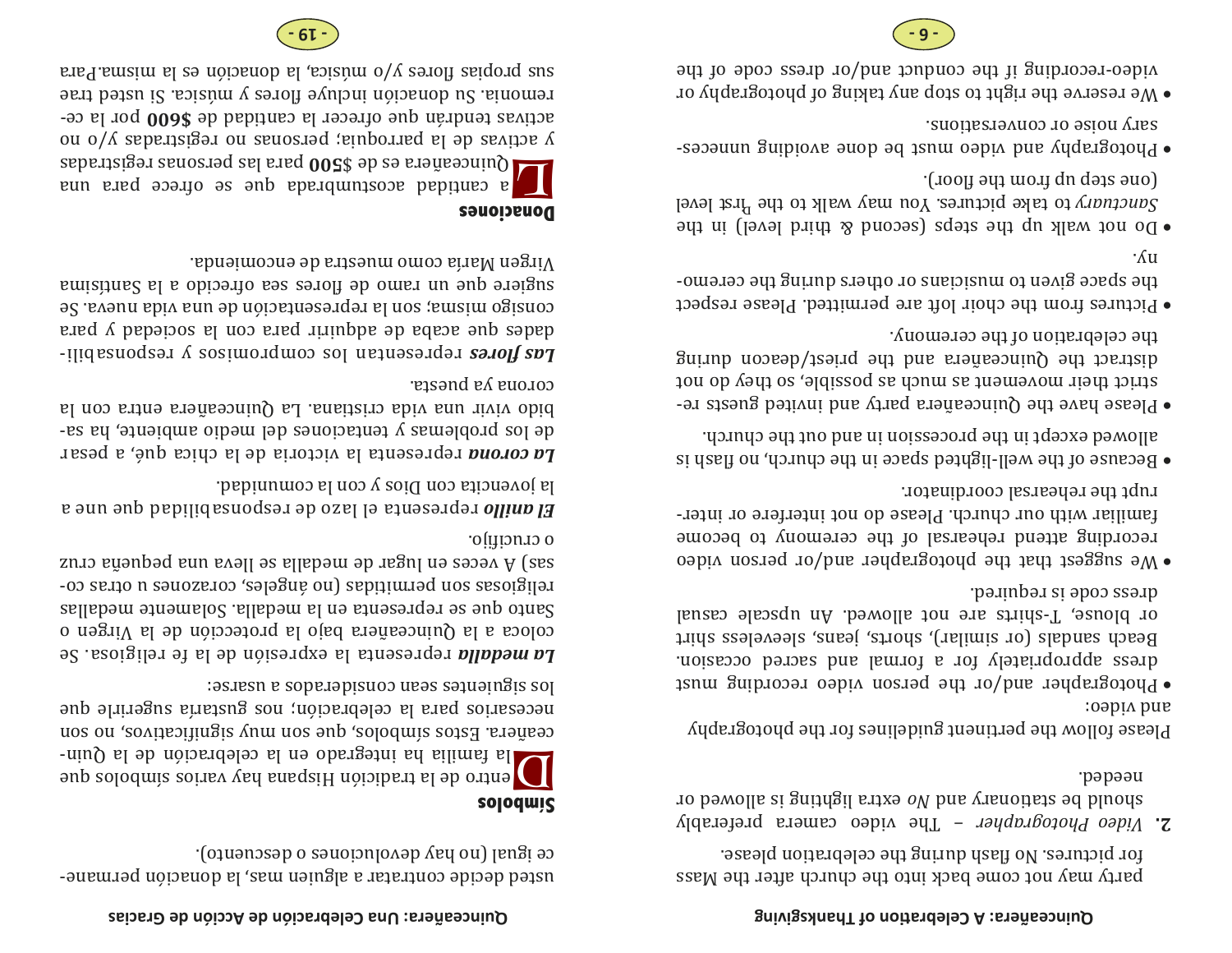les pedimos poner etiquetas en cada arreglo.

- No se permiten tapetes o alfombra de ningún tipo en el pasillo central.
- También se pueden tener flores para la virgen de Guadalupe (un ramo pequeño) o flores para la madre de la Quinceañera como signo de esperanza, amor y respeto (flores individuales).
- No se permiten "moños" en las bancas ni flores en las bancas o pasillo central; estos dejan marcas en las bancas. Favor de consultar con nuestras oficinas si tiene dudas acerca de esto.
- Nos reservamos el derecho de rechazar cualquier arreglo floral o decoración que no estén de acuerdo con nuestros lineamientos o instrucciones escritas o de palabra expresadas anteriormente.

### **Granos de Arroz, Semillas o Pétalos de Flores**

N o se permite el aventar granos de arroz, semillas para<br>
pájaros o pétalos de flores antes-durante-después de la Quinceañera; estos atentan con la seguridad de las personas (podrían resbalar).

#### **Música**

La música en las Quinceañeras deberá de reflejar lo sa-<br>I grado de la Misa y en relación con la comunidad. Los cantos deberán asistir a la congregación a entrar en un ambiente de oración y celebración. Música secular, aun cuando sea popular, no es permitida en la celebración. Si los servicios de músicos no familiarizados con la liturgia católica serán contratados, sus cantos y música deberán de motivar a la congregación a orar y no simplemente ser una forma de entretenimiento. La música seleccionada deberá ser planificada y aprobada con la asistencia del Sacerdote y/o los músicos a participar. La música esta incluida en su donación, si person in charge is not in line with the guidelines (please see *"Your Quinceañera Party/Dress Code"* chapter).

#### **Flowers**

Y our donation includes the church's flowers on the sanctuary, by the tabernacle, and one center piece on the foot of the altar; *there is no Mowers during Lent* and *Advent* (flowers stay in Church). The scattering of flower petals inside or outside of the church is not permitted (flower girls). To help you prepare your Ouinceañera, we please ask you to follow the pertinent guidelines for floral arrangements in our church. You are welcome to come and look over our church to get ideas for your arrangements:

- No floral arches are permitted in the *Sanctuary*.
- If you are bringing your own flowers, please try to finish setting up the flowers twenty  $(20)$  minutes before the ceremony. If flowers are delivered earlier on the day of the celebration, we are not responsible if damaged, lost or stolen). Please tag flowers with names for the bridal party (to avoid confusion if taking them with you).
- No runners of any kind are allowed in the center aisle.
- Additional flowers may be used for the statue of Mary (small bouquet) or for mothers at the sign of peace (single roses).
- Pew bows or flower arrangements are not allowed in the church pews. These mark the wood. Rubber bands, masking tape or any other non-damaging tape may never be used.
- We reserve the right to refuse any flower arrangement and/or decorations that are not in line with our guidelines.

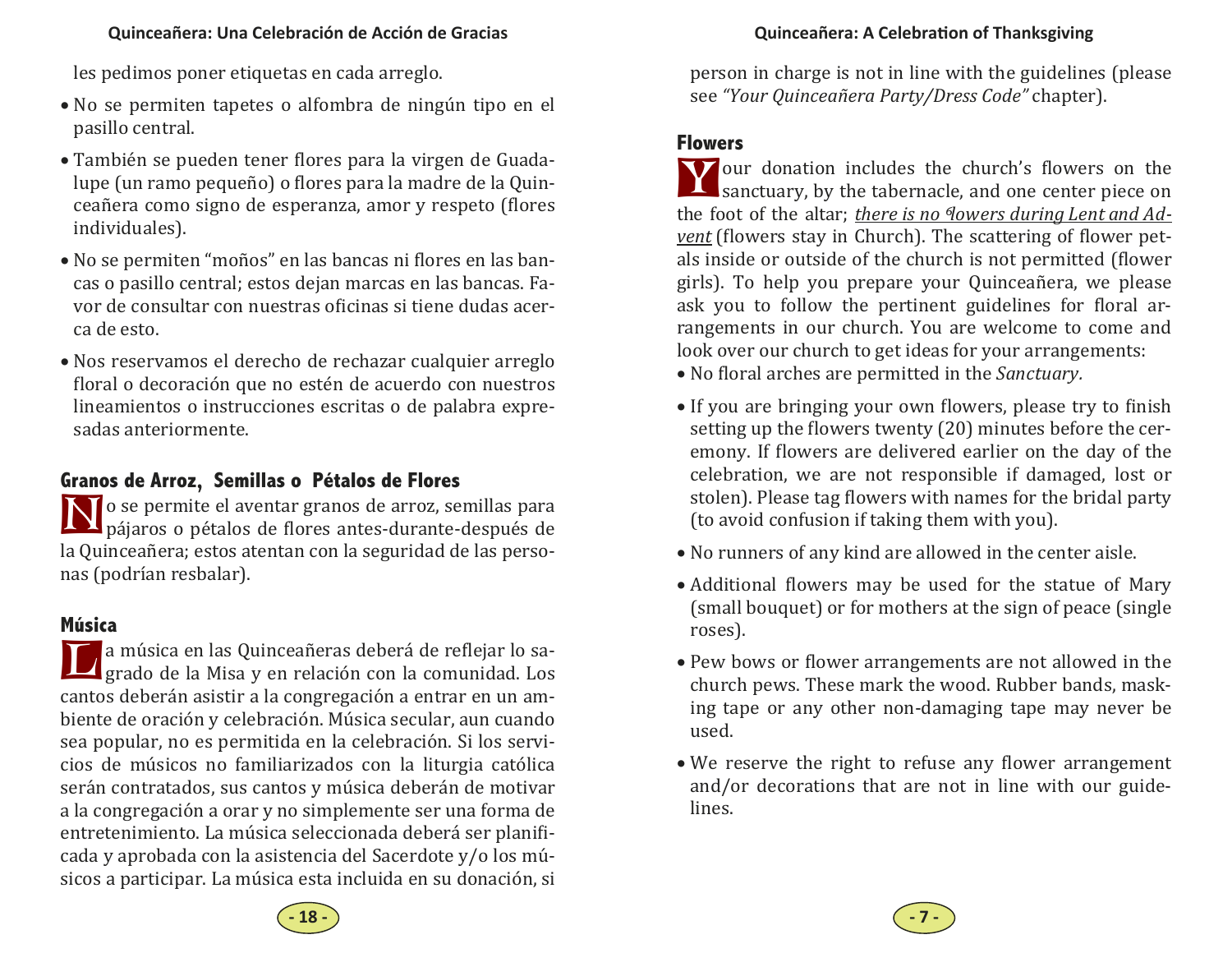### **Throwing Rice, Birdseed or Flower Petals**

 $\sum_{\rm{1\,odd\,\,} }$  o throwing and the  $\alpha$  is permitted. These esprezey violes a inchedra bosod small bandinam

#### **Music**

T examples of the Mass and the yoy of the community.<br>The mass of the Mass and the joy of the community. The songs and music siendal phelp the congregation to enter into prayer. Secular music or sangs, lepton than be popular, are not allowed during the ceremony. If the services of solo musicians are to be used, it is important that their selections foster a deep sense of prayer rather than one of entertainment. The music for your Quinceanera aust be blauned and aboudde but paraisisment of the bujest or musicians sejected. For possible referrals please courscr ont batize  $\mu$  or  $\mu$  is now that is not denote. tion; if you want to hire anyone else, donation average the same and there is no refunds or credit.

#### **Symbols**

W ithin the Hispanic tradition the celebration of the several symbols that in the Hispanic that  $\mathbb{N}$  $\chi$ linga. These symbols, which are very meaningful, are not necessary in the celepration; we would like to suggeat the following to be used:

symbolizes the religious expression of faith. The *medal The* young lady is placed under the protection of the person rebresented by the image on the medal. Sometimes a little cross or crucifix is given. Only religious medals are allowed: Crucifix, Cross, and of the Blesseld baryor and actional No hearts, angels, etc. allowed.

 symbolizes the tie and the responsibility the *ring The*

#### **Quinceañera: Una Celebración de Acción de Gracias**

- $\bullet$  Eavor de no subir al santuario (segundo y tercer escalón)  $p$  as a sequence of  $p$  is a subsetepted by  $p$  and  $p$  and  $p$  and  $p$  and  $p$  and  $p$  and  $p$  and  $p$  and  $p$  and  $p$  and  $p$  and  $p$  and  $p$  and  $p$  and  $p$  and  $p$  and  $p$  and  $p$  and  $p$  and  $p$  and  $p$  and  $p$  and nobiv o zotof namot arriba) para tomar fotos o video.
- $\bullet$  hotografia y video deberán de llevarse a cabo suis conversaciones *y* sin mightariant enproving an endeptor- $\alpha$ iesi $M$  santa Misa.
- $\bullet$  Mos reservamos el derecho de parar a fotógrafos o persoou ritesy ap smulled o standard us is oapive named and sea van de acuerdo con los lineamientos con conseguences and acuertos anterioridad. Pavor de verificar la sección acerca de la for*vesal ab purno<sup>a</sup>/praña <i>baniuy pl ap olatro Ia airsay ab sm tir".*

#### **Flores**

**L interporatable in-** on- *santy custaious our ountuario* in-<br> **a** iglesia esta decorada con flores en el *sagrario* (hasta cuatro arreglos), el *altar* (al centro-enfrente); <u>no hay flores</u> ara *altitive and industriance of cuaresma*. But it is a *buttle* on la preparación de su Quinceañera favor de tomar en cuenta los siguientes lineamientos con relación a los arreglos florales en la iglesia. Favor de tomarse la libertad de venir y obsus endos sebi ann extab and aiselgi al ab oibaqes la revres arreglos florales:

- $\bullet$  Un total de hasta cinco (5) arreglos hands as permiten en el *santuario*; cuatro (4) al lado del sentoro (ora e cada lado) y uno (1) al frente del altar. Los *altares* de al lado rappien bneqen tambien aret decorados.
- **.** No se permiten 'arcos' de flores o de globos.

 $\bullet$  Los arreglos florales deberán estar listos y terminados veinte  $(20)$  minutos antes de la ceremomia. Is arreglos flo--esuodsəı somos ou 'ejp ¡ə uə oueıdməı sopjeıı uos sə[eı bles si se daŭan, es pierden o son robados. Para evitar contusiones, si es que va a llevarse los arreglos florales,



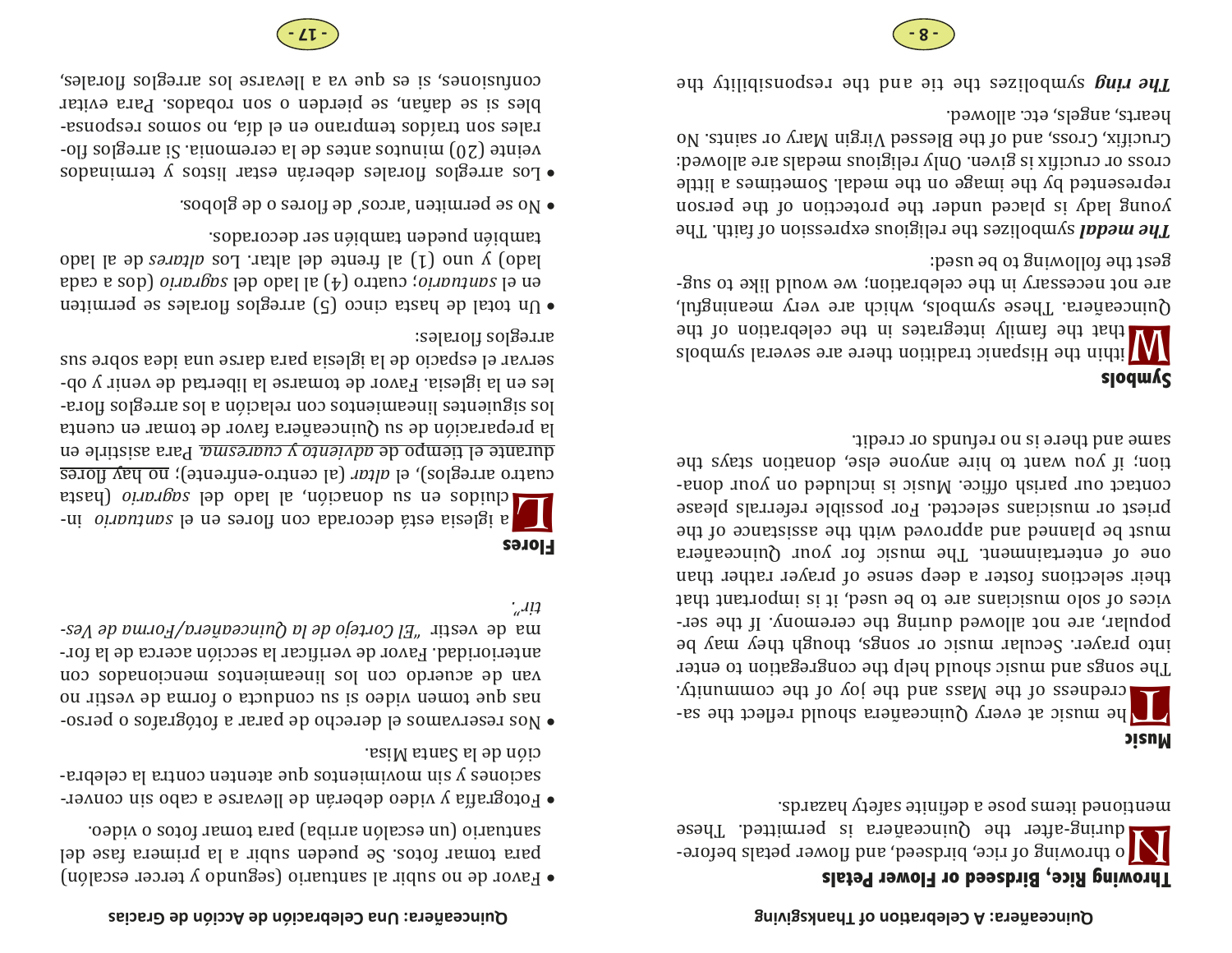#### **Quinceañera: A Celebra Ɵon of Thanksgiving**

#### **Video y Fotografía**

**P** or favor estar atentos y mencionar los lineamientos a los que grabaran video y tomarán fotografía. Es la responsabilidad de la familia el darles de conocer a estas personas los lineamientos y las guías. Nos reservamos el derecho de parar o cancelar su trabajo si no siguen dichos lineamientos. 

- **1.** *Fotograϔías en la iglesia –* Por la razón de que tenemos demasiadas ceremonias, no se permiten fotos en la iglesia después de la Misa.
- **2.** *Cámara de Video* – La cámara de video debe de estar situada de forma estacionaria a los lados de la iglesia y sin tener luces extras.

Favor de seguir las siguientes guías para los fotógrafos y la persona del video:

- El fotógrafo y/o la persona del video deberán de vestir de forma digna de la ocasión a celebrar. No sandalias (o nada parecido), shorts, mezclilla, camisas o blusas sin mangas ni playeras son permitidas.
- Sugerimos que el fotógrafo y la persona del video estén presentes el día del ensayo para familiarizarse con la ceremonia para el día de la Quinceañera. Ellos no deberán de interferir o interrumpir el ensayo. Si hay preguntas hacerlas a la *coordinadora de ensayos* después del ensayo.
- Ya que nuestra iglesia está muy bien iluminada, no se permiten fotos con 'flash' a excepción en la entrada y salida de Misa.
- Favor de recordar a los del cortejo que no hablen ni se muevan de un lado a otro durante la Misa; esto distrae a la Quinceañera, sacerdote y a la congregación.
- Fotos desde el balcón de canto son permitidas. Favor de respetar el espacio de los músicos durante la celebración.

young lady to the community and to God.

**The crown** symbolizes the victory the young lady has won in trying to live a Christian life in the midst of all the problems and challenges of her environment.

*The flowers* symbolize the newness of her commitment and responsibility toward the community. Flowers symbolize new life at any event. A bouquet of flowers is offered to the Blessed Virgin Mary to honor her testimony as someone who teaches us to be obedient, pure, and committed to God's will.

#### **Donations/Offering for the Church**

For the registered and active parishioners the custom-<br>ary donation for the church is **\$500.** Once approved by the pastor, the out of boundary fee (non-registered) is **\$600** (people not registered and active at Divine Saviour Parish or at St. Ann Parish). Your donation includes flowers and music. If you are bringing your own flowers and music, donation amount will stay the same.

A portion of the donation should be given to the church at your next meeting in order to secure a date and time slot on the calendar. A non-refundable deposit of \$100 is necessary to reserve the date. The remainder should be submitted to the church no later than one  $(1)$  month prior to your Quinceañera. This donation is *not* for the priest who performs the service, it is an offering to the parish.

*Suggested donations* – These donations may be an expression of your gratitude to the people who have assisted you in the preparation of your Quinceañera: Priest/Deacon, Rehearsal Coordinator, or any other person who has been helpful to you.

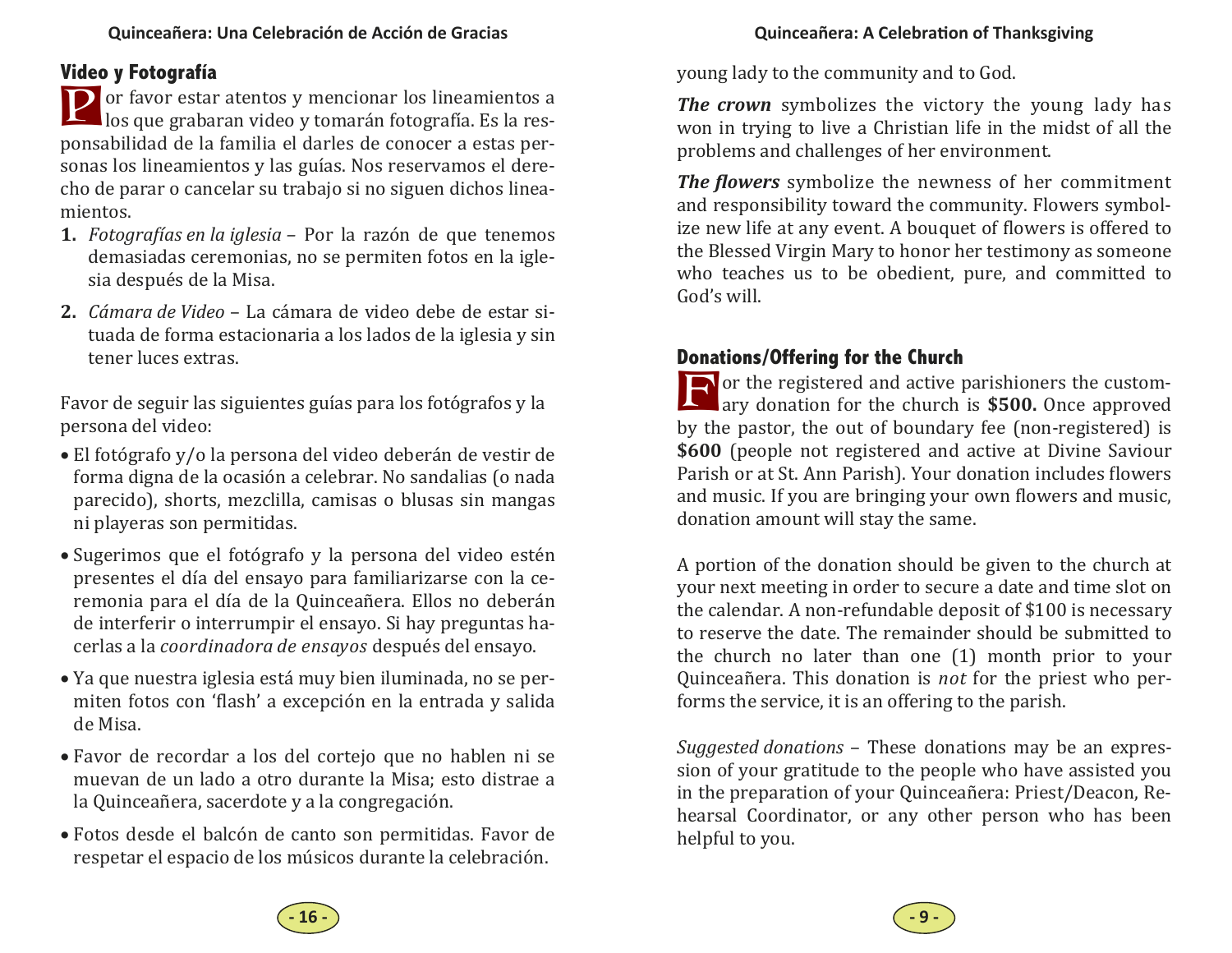#### **on of Thanksgiving Ɵ Quinceañera: A Celebra**

–Should there be a cancellation of your **Cancellation** be integrationally be onlined and the priest results be integrated immediately. Inform the office within ninety  $(90)$  days or  $\alpha$  and  $\alpha$  and  $\alpha$  are and  $\alpha$  in  $\alpha$  beyone  $\alpha$  and  $\alpha$  and  $\alpha$  and  $\alpha$ paid (except the \$100 non-refundable otheory) will be relliw set noitells and  $(0012)$  be hunded. The model of  $\mu$ be charged for less than ninety  $(90)$  days' notice. Don't forget to inform the musicians.

#### **The Quinceañera Honorary Sponsors (Padrinos)**

The honorary sponsors usually sit in front to the Altar sponsors responsors  $\mathcal{L}[\mathcal{A}]$ ing Catholic and single or married in the Church. And young take the "Sponsor's Form" for ceremonies to their local pastor or associate pastor (priest) to shigh into the consols must honor and uphold the teachings of our Catholic faith, be living in our sacramental life, particularly receiving the Eucharist every Sunday and regularly coming to the Sacrament of reconciliation. If the sponsors are not practicing Catholics they cannot sit by the Quinceañera in tront of the Altar; they will have to be seated with the people on the pews. 

#### **Final Comments**

I ta the responsibility of the Quinceañera and her family diments of the responsibility of  $\alpha$ flower shop, and all involved in the planning of this religious ceremony about these guidelines. We reserve the right to cancel the ceremony if the Quinceañera robe not fulfills the guidelines or policies; in extreme cases like this there is no refunds. Should you have any questions or concerns regarding your celebration of the Quinceañera, please and not hesitate to contact us; we are here to serve you.

#### **Quinceañera: Una Celebración de Acción de Gracias**

era como para la bovencita Quinceañera como los due *anb doy* en el cortejo al celeprar la Santa Misa: *hay que Porcestabos. Por esta razón todos los que comparten es*ta misma fe deberán de hacer el estuerzo ab order an $s$ otel be la Quinceañera para celebrar más dignamente estos misterios. Debido al gran número de bodas y ceremomias en  $\alpha$ leb aib omsim le solnseenco comepod ou einborned steel ensayo. Por favor de pedir a los miembros del cortejo que  $\cdot$  -xesə $\mu$ oo  $\varphi$  əsussə $\mu$ oo e se $\mu$ bouxed se $\Lambda$ padsəx sns e ue $\Lambda$ e $\Lambda$ ed unalod resivər əb rovaF. .estne səm un souəm ol rod əsrootial bara inconstruction of the context confesiones. **Showing** 

### **El Cortejo de la Quinceañera/Forma de Vestir**

 $\sum_{\text{left}}$  or favor mencione al cortejo que hay que estar en la ceremonia. Tamidiary necuerde a su cortejo, anglicial y familiares que la forma de vestir es formal. Las parejas a participar en el cortejo son de siete  $(7)$  damas y siete  $(7)$  chambelanes; el enfoque principal de la Quinceañera está en el encuentro sacramental con Jesús. En adición a esto no deberá de haber más de cuatro (4) niños en el cortejo y deberán de ser mayores de 5 añas. Pover de no masticar chicle en el ensayo ni en el dia de la Quinceañera. Esto aplica para el cortejo, familiares y angles de la Quinceañera el dia de la ceremonia y del ensayo. La Quinceañera tiene que seguir el

#### código de vestimenta:

*un de ser debe damas las y Quinceañera la de vestidos Los abiertos muy ni y desmangados estén no (que modesto corte casa la en estamos que ya atrás) de o enfrente de parte la de la que chambelanes Los permitidos. son rebozos Los Dios. de no mezclilla, (no formalmente vestir de deberán acompañan etc.) sombreros no sandalias, no shorts, no lojos', ϔ' pantalones*



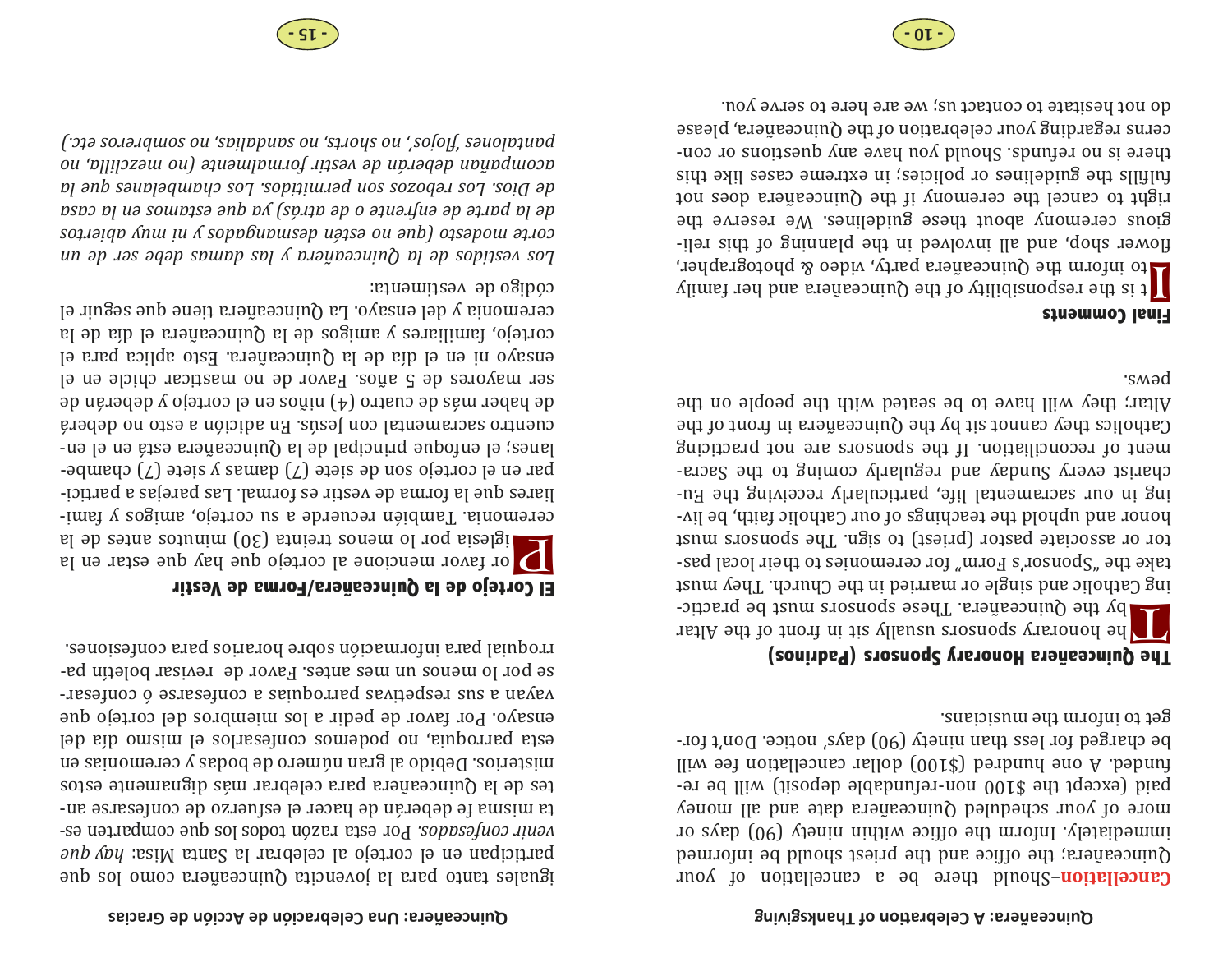#### **Quinceañera: Una Celebración de Acción de Gracias**

- **2.** Si la Quinceañera llega más de quince (15) minutos tarde a la iglesia el día de la Misa, la ceremonia será acortada celebrando solo la *Liturgia de la Palabra y Bendició<sup>n</sup>* (no Misa).
- **3.** Si alguno de los miembros del cortejo no ha llegado a la hora de la Quinceañera, iniciaremos la celebración sin ellos.
- **4.** Las limosinas pueden estar estacionadas enfrente de la iglesia durante la celebración de la Quinceañera. Por favor observen las leyes locales de tráfico.

Puntualidad deberá ser observada por respeto a las otras bodas o ceremonias del día y por los otros posibles compromisos del sacerdote. La ceremonia de Quinceañeras dura aproximadamente una hora. Cuando la Quinceañera y cortejo salgan después de la Misa hacia el frente de la iglesia, solo se permite permanecer allí por un periodo de diez (10) minutos. Quinceañera y su cortejo, después de desalojar el frente de la iglesia, pueden permanecer a los lados en los jardines para tomar fotos.

#### **Planeación de la liturgia Misa Quinceañera**

**P** ara la planificación de la liturgia de ceremonia, la Quinceañera deberá de seleccionar las lecturas bíblicas para su ceremonia. Al mismo tiempo, se indicará que símbolos estarán presentes en la Santa Misa. Se proveerán folletos para esto, pero tenga en cuenta que la primera vez es gratis y en caso de pérdida, la copia extra tiene un valor de \$5 por cada uno ("Lineamientos y guía" y "Planeación de Liturgia").

#### **Sacramento de la Reconciliación-Confesión**

La ceremonia de la Quinceañera se celebra dentro de<br>Inuestra Iglesia Católica donde las expectativas son



**Español** 

# *Lineamientos y guía*  **QUINCEAÑERA**

*«Fiesta de acción de gracias»* 

**Parroquia del Divino Salvador Parroquia de Santa Ana** 

## **DETALLES DE LA CELEBRACIÓN**

| Introducción: Dando gracias y adoración a Dios | 12 |
|------------------------------------------------|----|
| Lugar y Horas de la Misa                       | 12 |
| Ensayo y la Coordinadora de Ceremonias         | 13 |
| <b>Puntualidad</b>                             | 13 |
| Planeación de la liturgia Misa Quinceañera     | 14 |
| Sacramento de la Reconciliación-Confesión      | 14 |
| El Cortejo de la Quinceañera/Forma de Vestir   | 15 |
| Video y Fotografía                             | 15 |
| <b>Flores</b>                                  | 17 |
| Granos de Arroz, Semillas o Pétalos de Flores  | 18 |
| Música                                         | 18 |
| <b>Símbolos</b>                                | 18 |
| <b>Donaciones</b>                              | 19 |
| Los Padrinos de la Quinceañera                 | 20 |
| <b>Comentarios Finales</b>                     | 20 |

**Control de Clases y otra información 21-22**